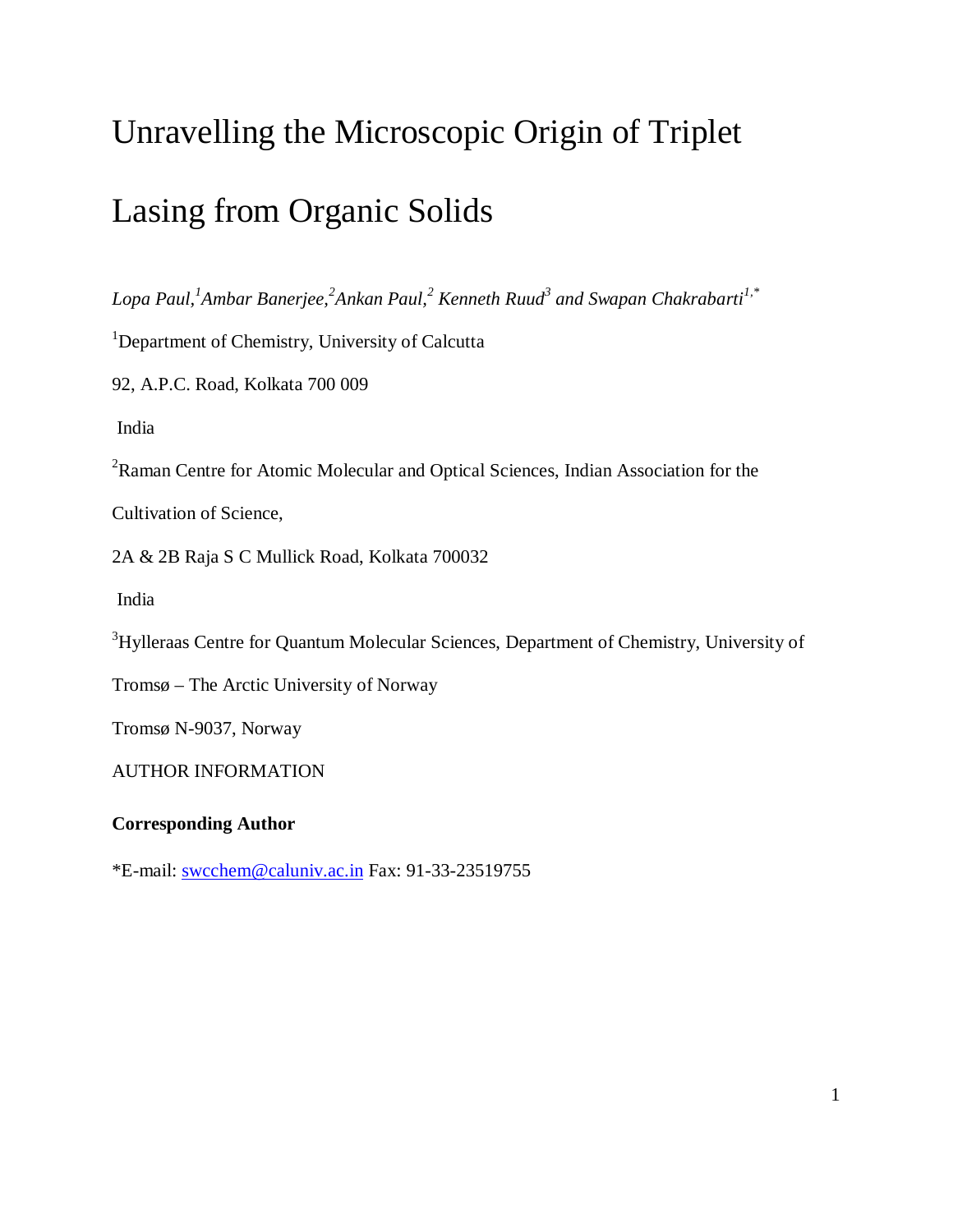**ABSTRACT:**We present a heuristic mechanism for the origin of the unusual triplet lasing from  $(E)-3-(((4-nitrophenyl)imino)$ methyl $)-2H-thiochroman-4-olate.BF<sub>2</sub>$ . We demonstrate that whereas the moderate lifetime (1.03 $\mu$ s) of the first triplet state(T<sub>1</sub>) prohibits triplet-triplet annihilation, the relatively faster  $S_1 \rightarrow T_1$ intersystem crossing and the  $10^4$  times smaller reverse intersystem crossing effectively help achieve population inversion in the $T_1$  state. Furthermore, the triplet lasing wavelength (675 nm) for the tetramer does not overlap with the triplet-triplet absorptions wavelength, indicating that the spin-forbidden emission cross section is very large. Additionally, the almost complete absence of a vibrational progression in the vibronic phosphorescence spectrum of the monomer plays an important role in ensuring efficient triplet-state lasing from this organic material. Our results show that controlling the triplet-state lifetimes combined with lowering of the triplet-triplet absorption in the emission region and small vibronic coupling will be the key steps when designing novel organic triplet-lasing materials.

#### **TOC GRAPHICS**

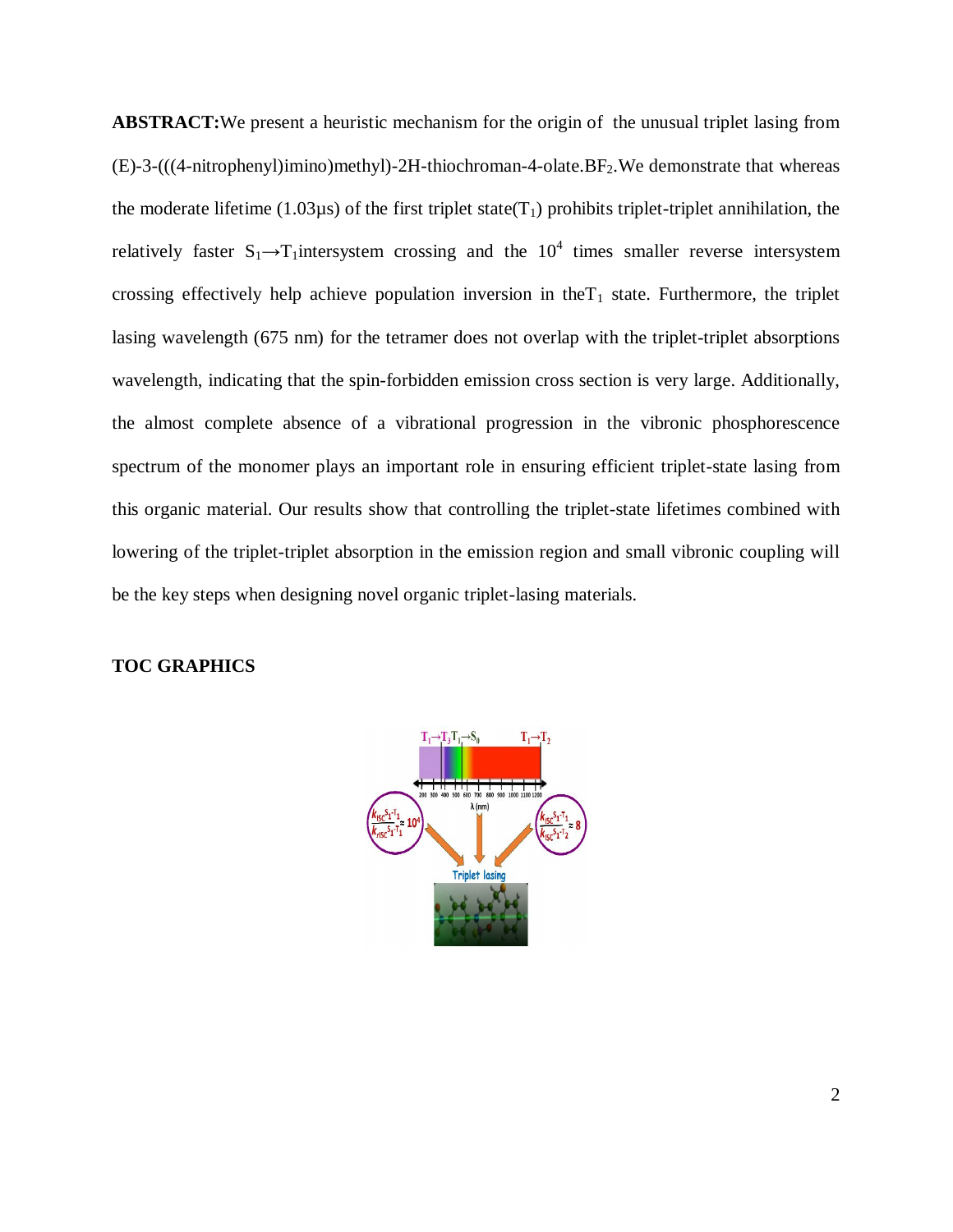The three- to four-fold enhancement of the internal electroluminescence quantum efficiency of organic phosphorescent molecules<sup>1-3</sup> compared to their fluorescent analogues has made triplet lasing from organic solid-state lasers  $(SSSLs)^{4,5}$  an active research field. However, achieving triplet lasing is difficult since it is very hard to achieve a population inversion of the  $T_1$ and  $S_0$ states. This is mainly attributed to the pump-rate-induced singlet-singlet and singlet-triplet annihilations.<sup>6,7</sup> In addition, the weak spin-orbit coupling<sup>8,9</sup> in organic materials prohibits both efficient  $S_1 \rightarrow T_1$  intersystem crossing (ISC) and  $T_1 \rightarrow S_0$  phosphorescence, preventing appreciable optical gain to be achieved. Triplet lasing may furthermore be hindered by the ultralong phosphorescence lifetime-driven triplet-triplet annihilation  $(TTA)^{10,11}$  and the overlap of the spin-allowed  $T_1 \rightarrow T_n$  absorption with the phosphorescence spectrum.

Despite all these obstacles, Yu et al.<sup>6</sup> recently reported the first observation of triplet lasing from a nanowire microcavity of a metal-free organic compound. The phosphor is a sulfide-substituted difluoroboron compound, $(E)$ -3- $(((4-nitrophenyl)imino)$ methyl $)-2H$ -thiochroman-4-olate.BF<sub>2</sub> (S- $BF<sub>2</sub>$ ) which is derived from its parent compound  $(E)$ -2- $(((4-nitrophenyl)imino)$ methyl)naphthalene-1-olate.BF<sub>2</sub> (C-BF<sub>2</sub>). The structures of S-BF<sub>2</sub> and C-BF<sub>2</sub> are shown in Figure 1. According to Yu et al.,<sup>6</sup> the motivation for the sulfur substitution in  $S-BF_2$  was to increase the spin-orbit interactions between the  $S_1$  and  $T_1$  states vis-à-vis the ISC rate, a fundamental step towards triplet emission and finally triplet lasing from the S-BF<sub>2</sub> nanowire Fabry-Perot microcavity<sup>12</sup> under pulsed excitation. This unique experimental observation certainly raises questions of whether triplet lasing from this material is fortuitous or whether there are deeper microscopic origins for this unprecedented phenomenon. Unfortunately, the work of Yu et al.<sup>6</sup> does not shed light on these questions.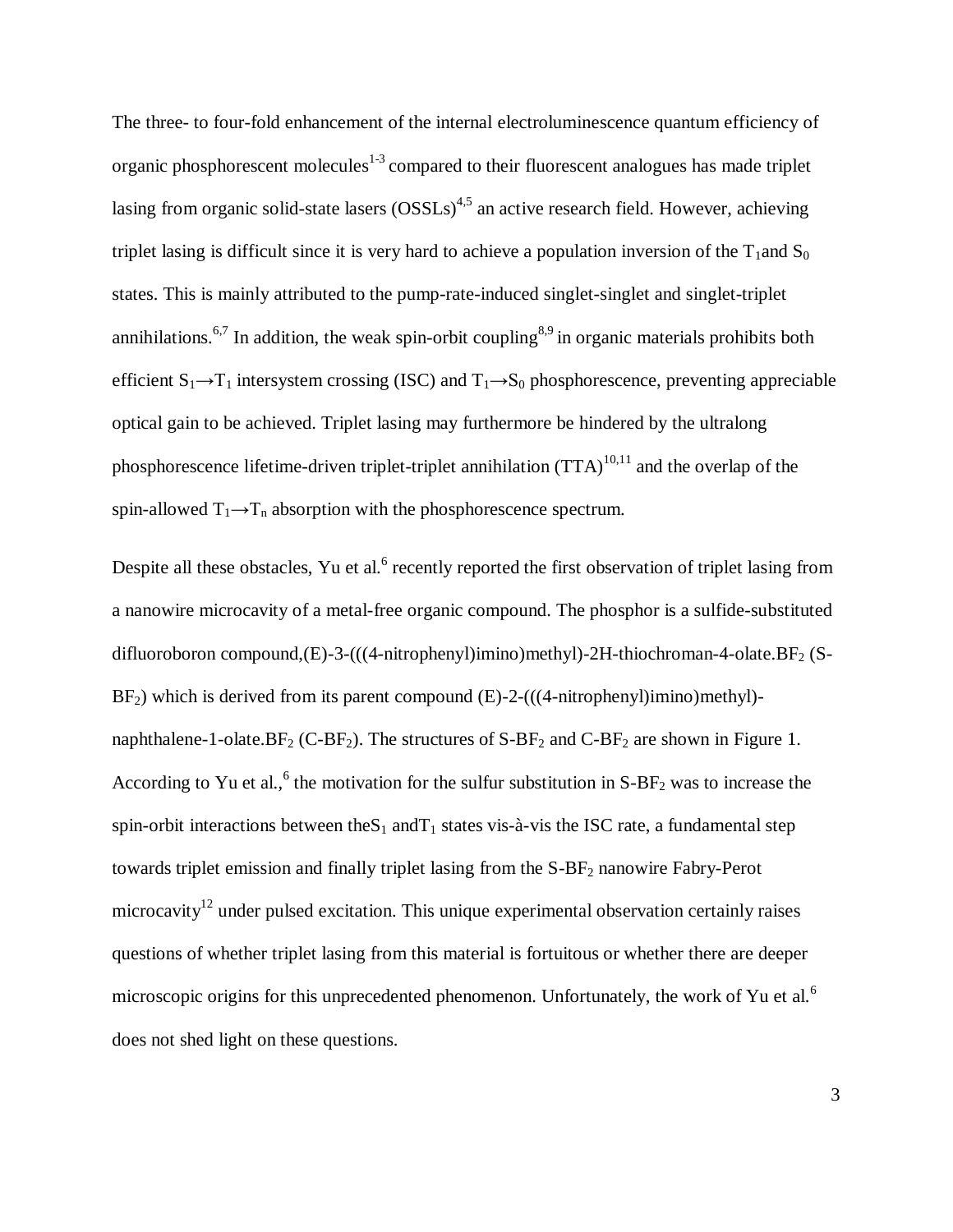

**Figure 1.** Structure of (a) S-BF2 and (b) C-BF2.

In this letter, we present a detailed theoretical analysis that explains the molecular origin of both phosphorescence and triplet lasing from S-BF2. Since time-dependent density functional theory (TDDFT)<sup>13</sup>fails to determine the phosphorescence wavelength of the S-BF<sub>2</sub> molecule, we rely on the more accurate CASSCF/NEVPT $2^{14}$  method in combination with Dunning's cc-pVDZ basis set.<sup>15</sup> In addition, CASSCF/NEVPT2 provides a robust framework to compute spin-orbit interactions, and we here use the full Breit-Pauli relativistic Hamiltonian.<sup>16</sup> A four electron in four orbitals (4,4) active space has been adopted for all the computations (see Figure 2). With the (4,4) active space, state-averaged (SA)-CASSCF calculations are carried out for three singlet and two triplet-excited states. To investigate the triplet-triplet excitations explicitly, we have performed additional calculations considering the first three triplet states. It is to be noted that all the computations are performed using  $CH_2Cl_2$  as a solvent in the framework of the CPCM model.<sup>17</sup> The computational details are provided in the Supporting Information.

From an inspection of the configuration-state functions (CSFs) and the corresponding coefficients of the wave functions for various states obtained from the SA-CASSCF computation, the  $S_0 \rightarrow S_1$  or  $S_1 \rightarrow S_0$  transition is found essentially to be a HOMO to LUMO transition (see Figure 2a) where the HOMO and LUMO orbitals are  $\pi$ - and  $\pi^*$ -like orbitals, respectively. However, in the  $T_1$  optimized geometry, HOMO-1 and HOMO showed an increase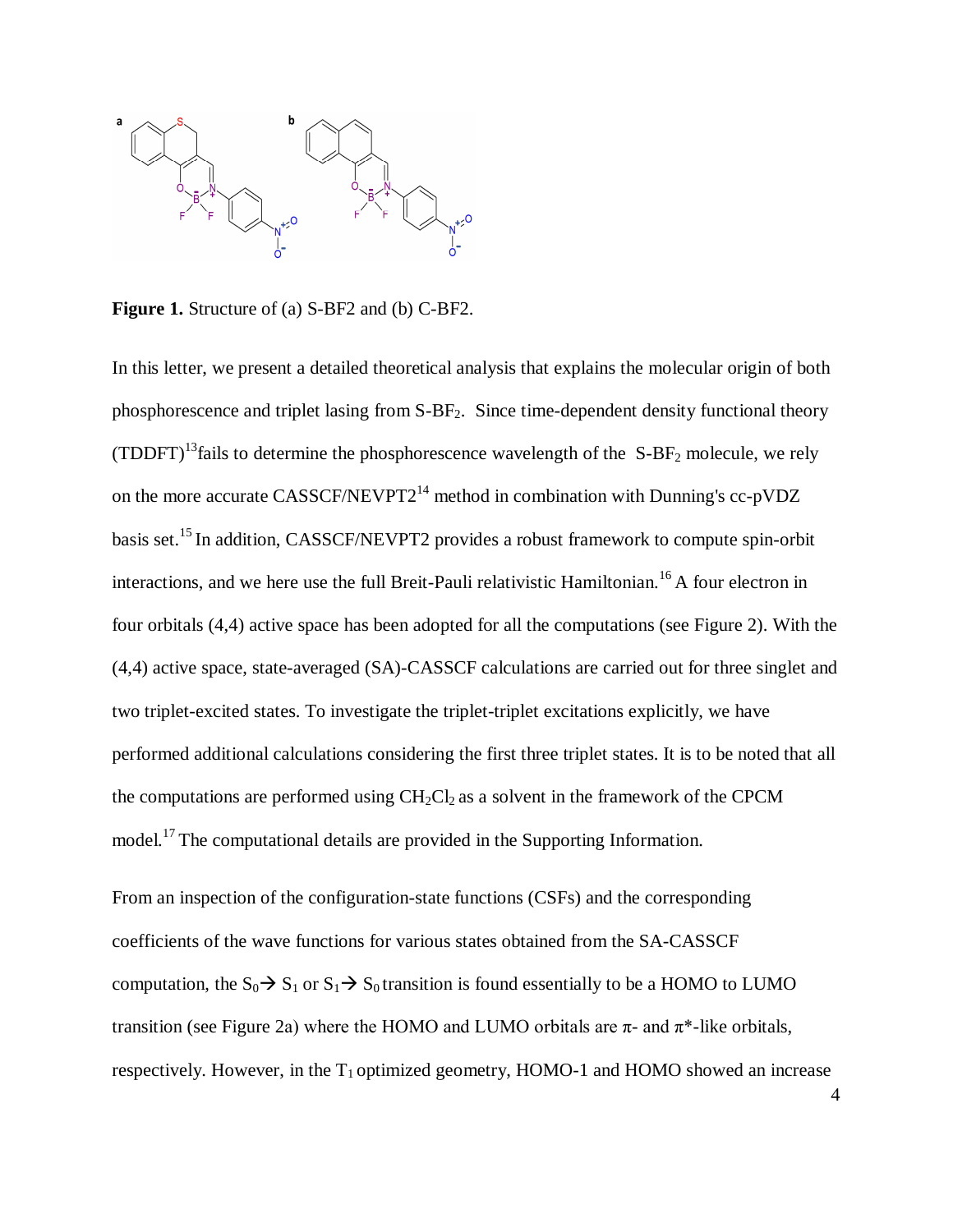in the contribution from the p orbitals of the S atom, thus extending these orbitals beyond the pure  $\pi$ -orbital framework. Whereas the S<sub>0</sub> state has primarily single-reference character, both the  $S_1$  and  $T_1$  states have some multi-reference character, explaining the breakdown of TDDFT in predicting the phosphorescence wavelength and transition moment of S-BF2. It is also worth noting that the involvement of the p orbitals of the sulfur atom in the HOMO-1 and HOMO orbitals of the  $T_1$  state could be the origin of the relatively larger spin-orbit coupling (SOC) between the  $S_1$  and  $T_1$  states of S-BF<sub>2</sub>. In particular, it has been found that whereas the  $p_x$ orbital(10.1%) of the S atom has the largest contribution to the HOMO, it is the  $p_y$  orbital(8.9%) that actually makes the larger contribution in the HOMO-1. However, we did not find any  $S_1$  $(n \uparrow,\pi^* \downarrow)$ -T<sub>1</sub>( $\pi,\pi^*$ ) character that could lead to an El-Sayed's rule-guided 100% efficient ISC, as claimed by Yu *et al.* Moreover, the separation of the spin channels for the S<sub>1</sub> state (n↑, $\pi^*$ ) in a spin restricted DFT/TDDFT calculation can not be realized.

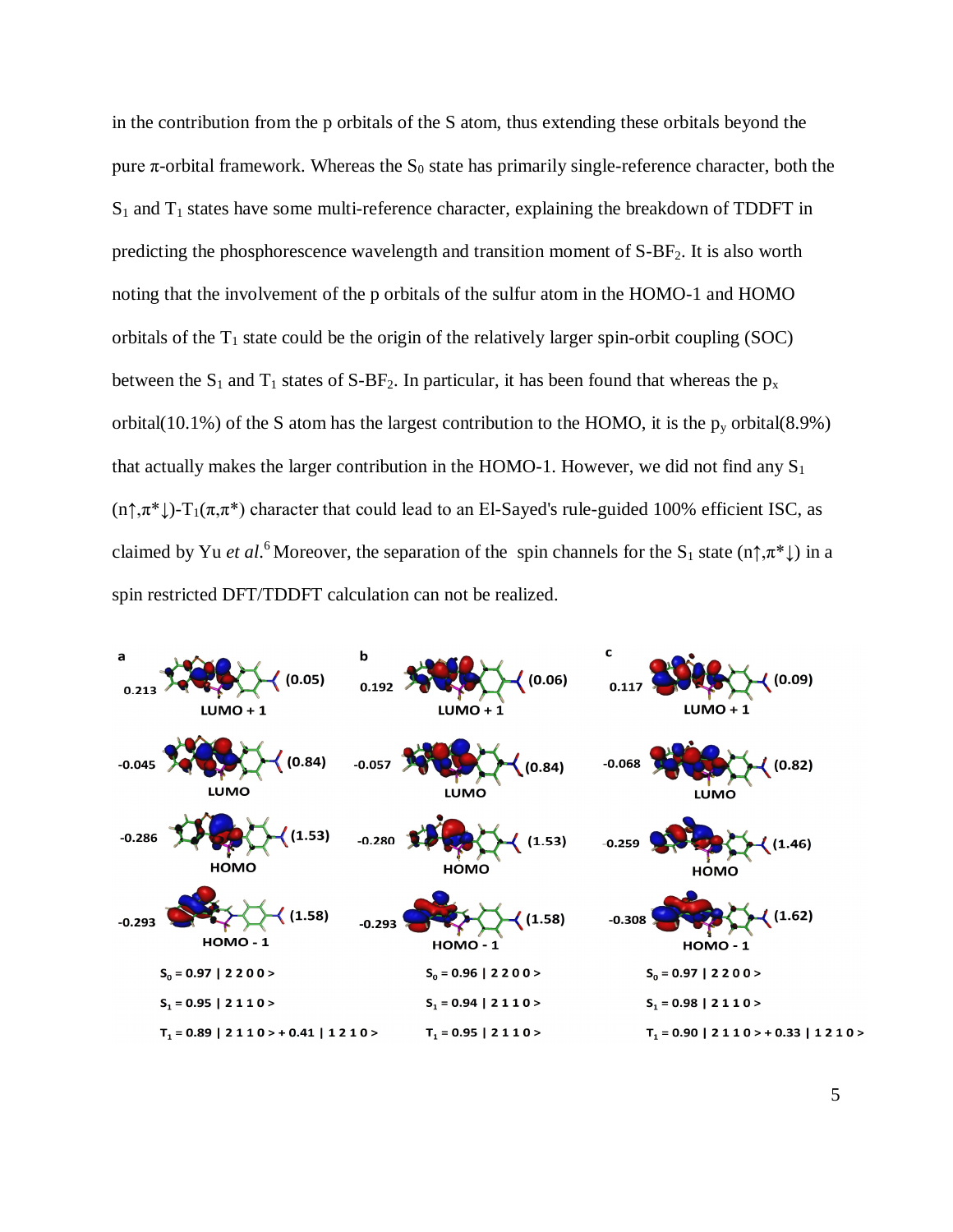**Figure 2.** State averaged CASSCF optimized Molecular Orbitals (MO) for (a)  $S_0$ , (b)  $S_1$  and (c)  $T_1$ -optimized geometries of S-BF<sub>2</sub>. The corresponding orbital energies (Hartree) are provided on the left side of each MO and the occupation numbers are given in parenthesis. The CASSCF wave functions for the  $S_0$ ,  $S_1$  and  $T_1$  states with the most dominant CSF and along with their corresponding weights are given below.

To inspect the possible phosphorescence process in  $C-BF_2$ , we have first calculated the SOC matrix element between the  $S_1$  and  $T_1$  states using the same level of theory as for S-BF<sub>2</sub>. A significantly lower value of  $0.7 \text{ cm}^{-1}$  is obtained, the square of which is almost 85 times smaller than that of  $S-BF_2$  (6.4 cm<sup>-1</sup>). This is consistent with the reported singlet oxygen generation efficiencies of  $S-BF_2$  and  $C-BF_2$ which were found to be 98 % and 4%, respectively.<sup>6</sup>Since the probability of ISC-driven population gain of the  $T_1$  state of C-BF<sub>2</sub>is extremely low as compared to  $S-BF_2$ , we focus in the following on the  $S-BF_2$  system.

The calculated  $S_0 \rightarrow S_1$  absorption, the  $S_1 \rightarrow S_0$  fluorescence and the  $T_1 \rightarrow S_0$  phosphorescence wavelengths of  $S-BF_2$  are 410 nm, 509 nm and 564 nm, respectively, while the experimental wavelengths for absorption and phosphorescence in  $1 \times 10^{-5}$  M CH<sub>2</sub>Cl<sub>2</sub> solution are 440 nm and 575 nm, respectively. It is also to be noted that  $S_0 \rightarrow S_2$  absorption is the most intense one and it appears at a wavelength of 340 nm, which can be compared to the corresponding experimental value of 380 nm. The photoluminescence spectrum of  $S-BF_2$  in the solid state finds fluorescence and phosphorescence peaks at 510 nm and 610 nm, respectively, and we later return to this issue. The computed phosphorescence spectra agree well with the experimentally observed solutionphase spectra (Figure 3). The calculated  $S_0 \rightarrow S_1$  absorption wavelength is underestimated by 30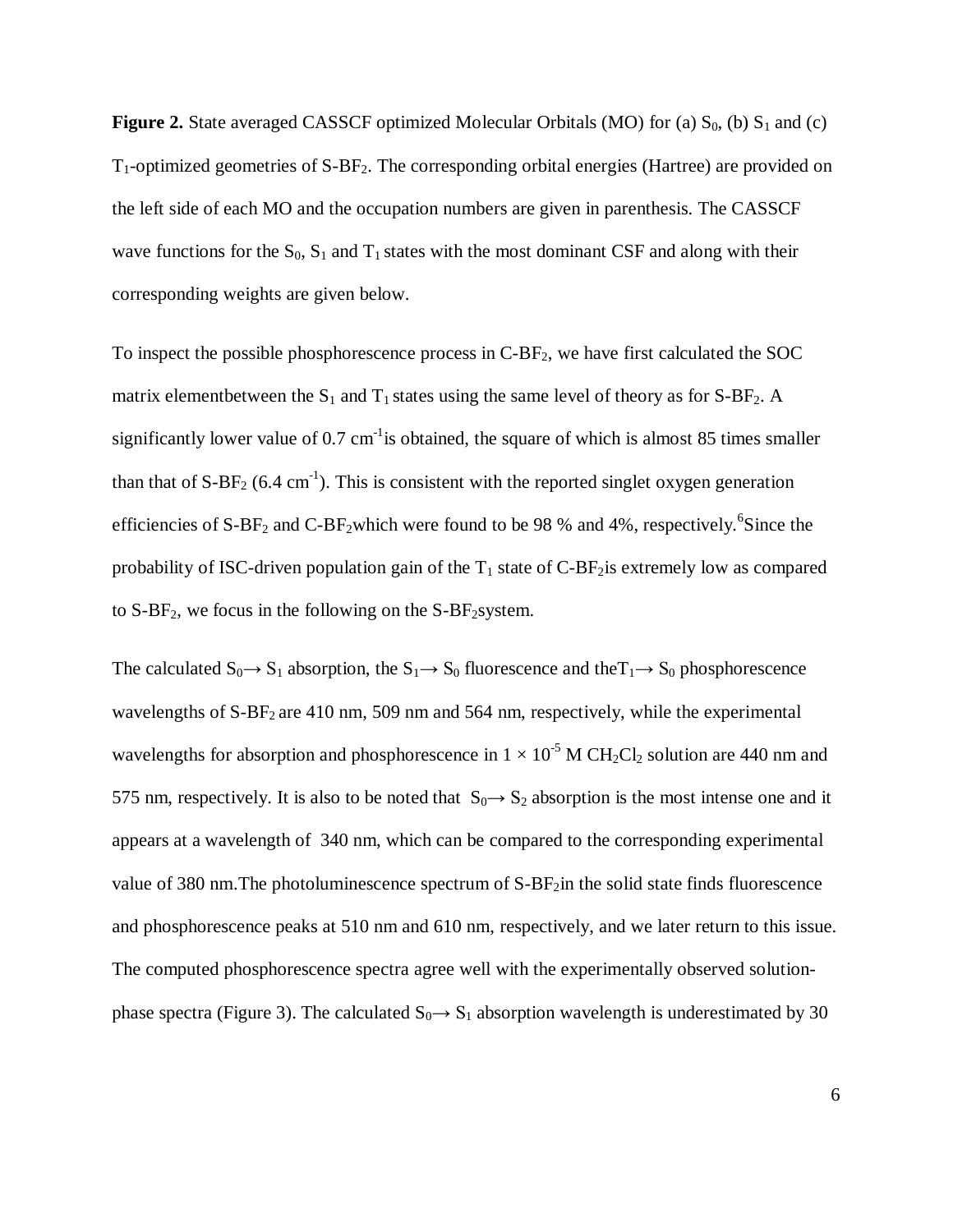nm. The exact wavelength depends on the choice of active space, but for consistency, we here only consider the results obtained with the (4,4) CAS wave functions.



**Figure 3.** Experimental phosphorescence spectrum (black), vibrationally resolved simulated phosphorescence spectrum with fwhm=1000 cm<sup>-1</sup>(blue), and stick spectrum assigning the 0-0 transition (red) of  $S-BF_2$ .

In order to understand the photo-physical dynamics associated with the phosphorescence and triplet lasing properties of  $S-BF_2$ , the calculation of rate constants of radiative and various nonradiative processes are important, and it is well known that molecular vibrations often play a significant role in determining the value of these rate constants. To validate the influence of vibronic coupling,  $^{18,19}$  we calculated the Franck-Condon (FC) overlap integral involving all the normal modes of the molecule (details given in the Supporting Information). The FC vibronic spectrum simulated with full width at half-maximum (fwhm) =  $1000 \text{ cm}^{-1}$  is presented in Figure 3. Figure 3 shows that except for the 0-0 band, all other vibrational modes have negligible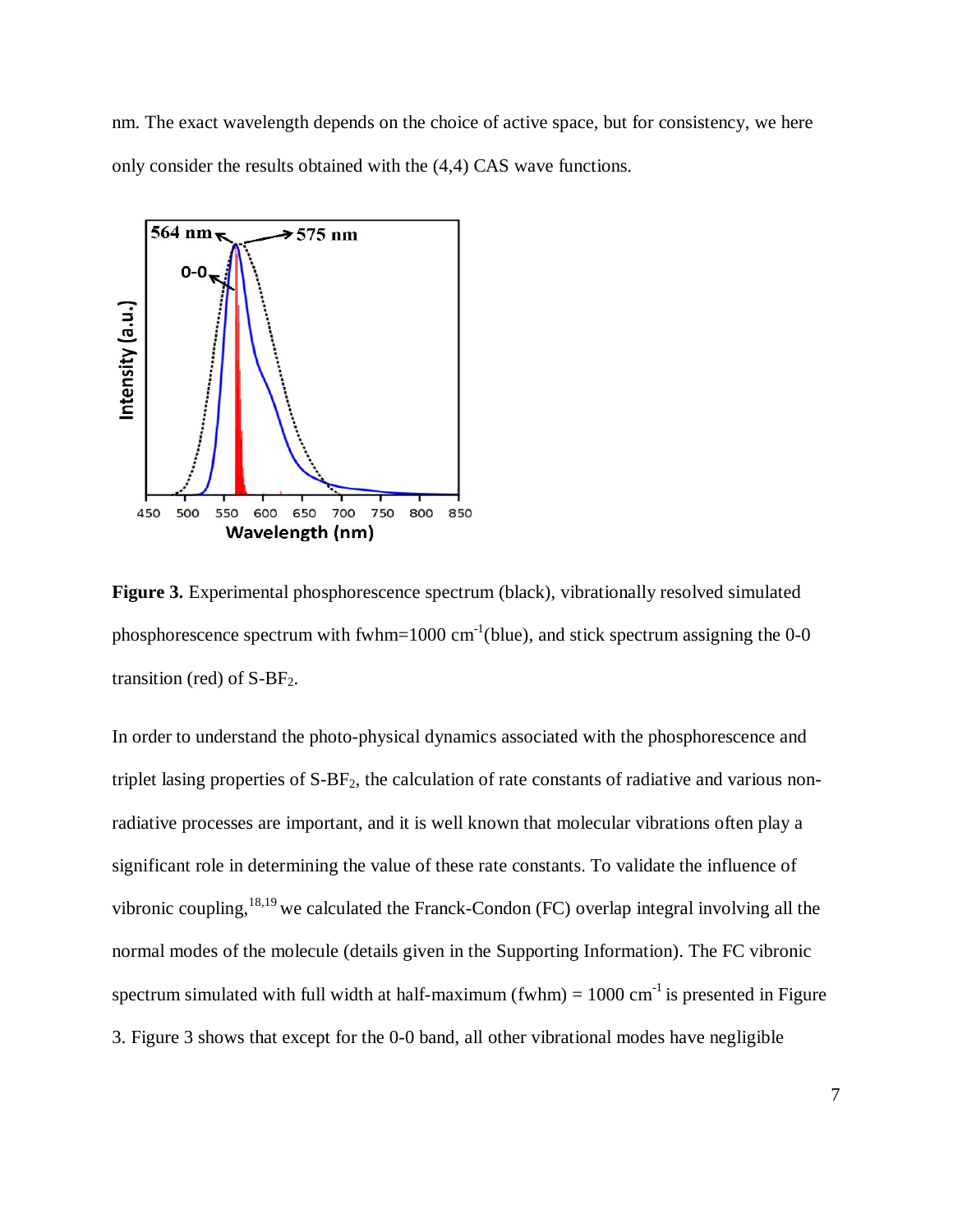intensity. It has previously been found<sup>20</sup> that when going from the monomer to the dimer, vibronic progressions in organic phosphorescent molecules decrease considerably due to poor spatial overlap of the vibrational wave functions representing different normal modes, suggesting that vibronic coupling-induced spectral broadening will be quenched in crystalline  $S-BF_2$ . This important *in silico* observation suggests that lasing action from the  $T_1$  state of  $S-BF_2$  originates from the 0-0 transition without having any 0-1 component, and the four levels involved in the lasing process are thus  $S_0-S_2-S_1-T_1$ .

To get further insight into the lasing mechanism, we now examine the most important step in this process, namely the  $S_1 \rightarrow T_1$  ISC process. The energy gap and the spin–orbit interaction between these states are the two major factors facilitating ISC.<sup>21,22</sup>The calculated  $\Delta E_{S_1-T_1}$  is 0.24 eV, and the SOC constant is 6.4 cm<sup>-1</sup>. *k*<sub>ISC</sub> is determined using Marcus</sub>–Levich–Jortner theory<sup>23</sup> derived in the framework of Fermi's golden rule<sup>24</sup> and is given by

$$
k_{\rm sc} = \frac{2\pi}{\hbar} \langle \mathbf{T}_1 | H_{\rm soc} | \mathbf{S}_1 \rangle^2 \times \text{FCWD} \tag{1}
$$

where the first term represents the square of the SOC matrix element and the second term gives the Franck−Condon-weighted density of states (FCWD). The FCWD depends on the dimensionless electron−phonon coupling strength (the Huang–Rhys factor  $(S)^{25}$ ) overall the normal modes, reorganization energy, mode frequencies, and the energy difference between the states involved (see the Supporting Information). The calculated *k*<sub>ISC</sub>achieved for S<sub>1</sub>-T<sub>1</sub> using equation 1 is  $2.26 \times 10^{9}$ s<sup>-1</sup> (Table 1).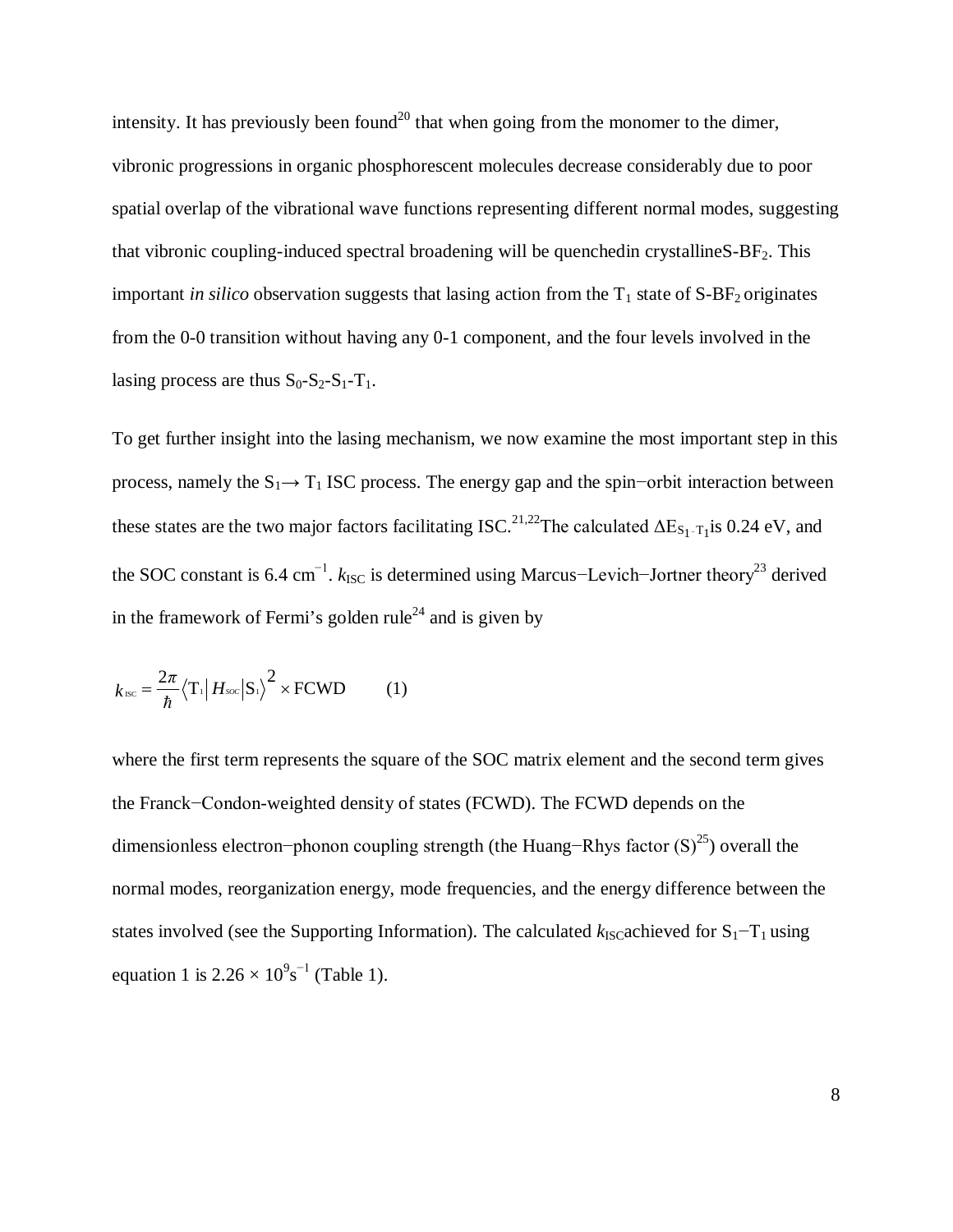The considerable ISC between the  $S_1$  and  $T_1$  states indicates a population growth of the latter state, but a competitive rISC between the states could cause population decay, leading to thermally activated delayed fluorescence  $(TADF)$ <sup>26</sup>The expression for the rate constant for rISC  $(k_{rISC})$  as modified by Parker *et al.*<sup>27</sup> in terms of a thermal equilibrium between the S<sub>1</sub> and T<sub>1</sub> states is given  $as^{28}$ 

$$
k_{\text{rsc}} = \frac{1}{3} k_{\text{sc}} \exp(-\Delta E_{s_1 - r_1} / k_{\text{B}} T) \tag{2}
$$

The factor 1/3 is due to the thermal averaging of the contribution of all the three spin sublevels of the T<sub>1</sub> state.  $\Delta E_{S_1-T_1}$  is the energy gap between the S<sub>1</sub> and T<sub>1</sub> states, k<sub>B</sub>isthe Boltzmann constant, and T denotes temperature, which in our case is  $300K$ . The  $k_{rISC}$  obtained from equation 2 is 7.02  $\times 10^4$  s<sup>-1</sup>(Table 1), more than 3  $\times 10^4$  times slower than  $k_{\text{ISC}}$ . This suggests efficient population gain of the  $T_1$  state, satisfying the fundamental condition for triplet lasing, and simultaneously avoiding any possibility of TADF.<sup>26</sup> To drive population transfer from the T<sub>1</sub> state, there still exist two more challenges: a long lifetime of the triplet states and a strong  $T_1 \rightarrow T_n$  absorption.

**Table 1.** Rate constant for  $S_1$ -T<sub>1</sub> ISC [ $k_{\text{ISC}}(s^{-1})$ ], rate constant for  $S_1$ -T<sub>1</sub> rISC [ $k_{\text{rISC}}(s^{-1})$ ], radiative rate constant for the  $T_1 \rightarrow S_0$  transition  $[k_r(s^{-1})]$ , nonradiative rate constant for the  $T_1 \rightarrow$ S<sub>0</sub> transition  $[k_{nr}(s^{-1})]$ and the computed lifetime  $[\tau_r(\mu s)]$  of S-BF<sub>2</sub>.

| <b>System</b> | $k_{\rm{ISC}}$ | $k_{\rm rISC}$                                                                            | $k_{\rm r}$ | $k_{\rm nr}$ |      |
|---------------|----------------|-------------------------------------------------------------------------------------------|-------------|--------------|------|
|               |                | $S-BF_2$   2.26 × 10 <sup>9</sup>   7.02 × 10 <sup>4</sup>   0.24   9.6 × 10 <sup>5</sup> |             |              | 1.03 |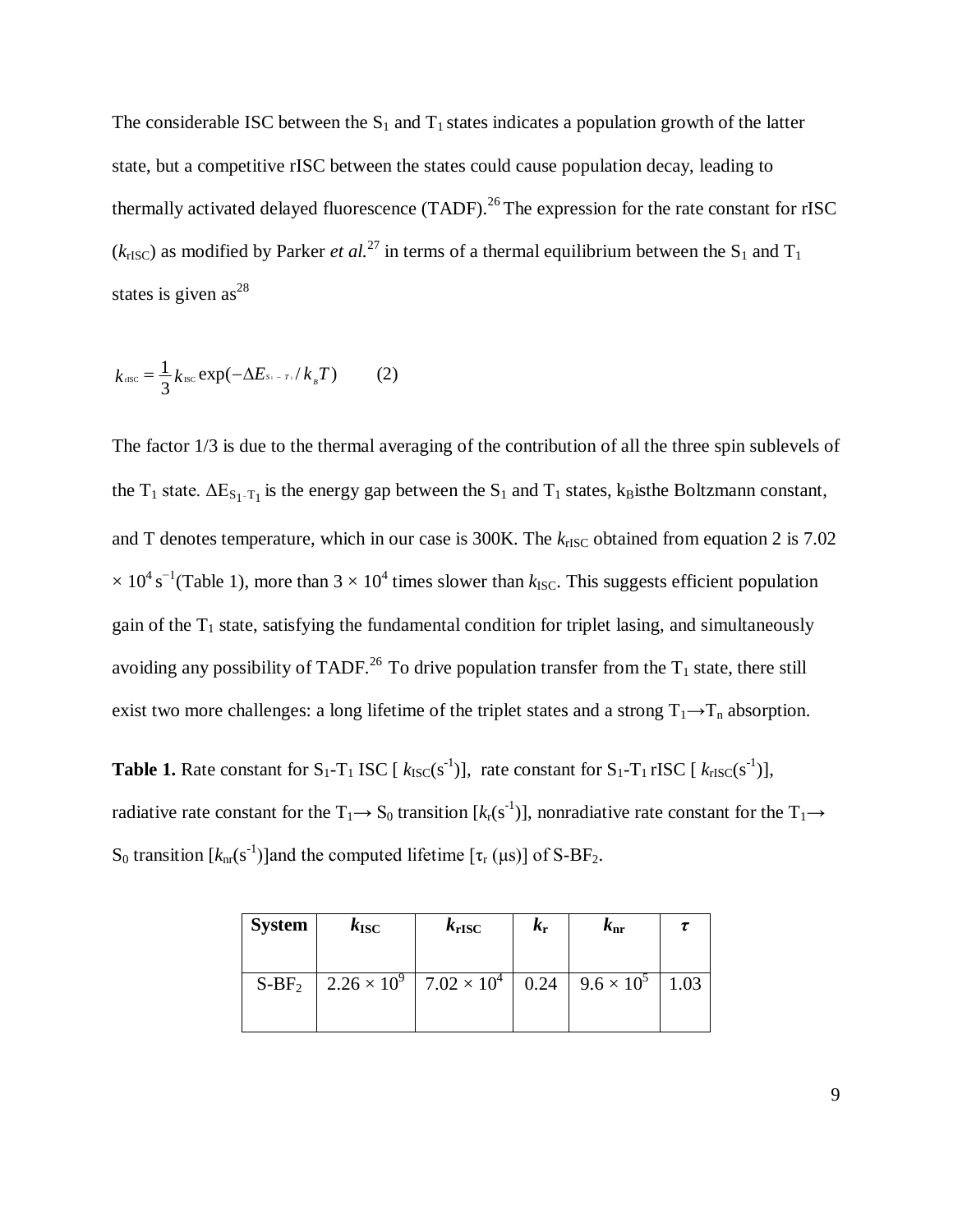To estimate the lifetime (τ) of the T<sub>1</sub> state of S-BF<sub>2</sub>, we have evaluated the radiative ( $k_r$ ) and nonradiative  $(k_{nr})$  rate constants, as  $\tau$  is given by the expression1/ $(k_r+k_{nr})$ .  $k_r$  is calculated assuming the high-temperature limit approximation<sup>29</sup> where all three sub-levels of the triplet manifold contribute equally in the phosphorescence process. Also, the 0−0 FC overlap factor (4.3  $\times$  10<sup>-6</sup>) considering vibronic influence, and the Strickler–Berg correction<sup>30</sup> because of CH<sub>2</sub>Cl<sub>2</sub> solvent (refractive index of  $CH_2Cl_2$  is 1.424), has been applied in the computation of  $k_r$  and the detailed expression is provided in the Supporting Information. *k*nr is evaluated utilizing equation 1. The SOC matrix elements  $\langle T_1|H_{SO}|S_0\rangle = 5.6$  cm<sup>-1</sup>,  $\Delta E_{T_1 \cdot S_0} = 2.19$  eV and FCWD is estimated following the same method as used for  $k_{\text{ISC}}$ . The calculated  $k_{\text{r}}$  and  $k_{\text{nr}}$  and the net lifetime are reported in Table 1. The small  $k_r$  value at the single molecule level indicates that aggregationinduced enhancement of photoluminescence might play an important role to determine the net photoluminescence quantum yield.<sup>31</sup> Nevertheless, Table 1 reveals that the lifetime of  $S-BF_2$  is 1.03 µs, consistent with the experimental data (8.3  $\pm$  0.1 µs in  $1 \times 10^{-5}$  M CH<sub>2</sub>Cl<sub>2</sub> and 9.3  $\pm$  0.4 µs in the solid state). It was earlier reported that metal-free organic compounds such as simple arylboronic esters<sup>32</sup> and triazine derivatives<sup>20</sup> are likely to exhibit ultralong lifetimes (>1 s). The lifetime observed for  $S-BF_2$  is instead a boon in the context of lasing because it removes the likelihood of TTA since TTA usually occurs if the triplet state lifetime is in the range of  $30 \mu s$ .<sup>33</sup> We recall that in addition to TTA, triplet exciton-polaron annihilation (TPA) often becomes very important and acts as a major quenching mechanism in OLED. However, the rate of TTA may, depending on the nature of the materials, exceed the rate of TPA both in OSSL and OLED.34-36 Due to the lack of experimental data on the TPA of this material and the dominant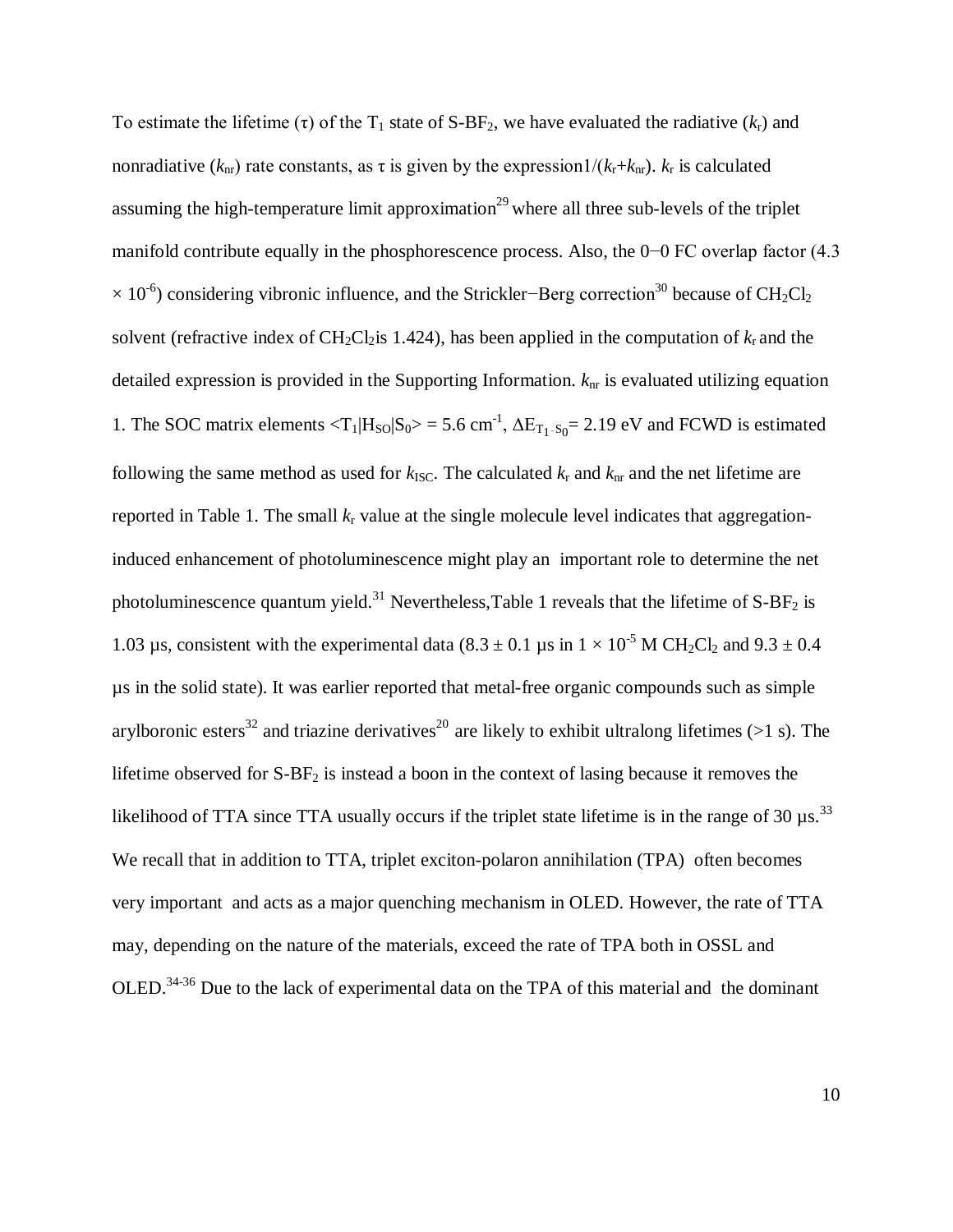role of TTA in OSSL as evidenced from the existing literature,  $35,36$  we did not conduct any additional ab initio investigations of TPA.

Finally, we consider the key issue of the spin-allowed  $T_1 \rightarrow T_n$  absorption process which often overlaps with the  $T_1 \rightarrow S_0$  emission. Triplet lasing is possible under the simple condition that the stimulated emission cross section ( $\sigma_{em(T_1 \to S_0)}$ ) exceeds the triplet-triplet absorption cross section  $(\sigma_{TT(T_1 \to T_n)})$  at a particular wavelength.<sup>37</sup> To verify that this applies to S-BF<sub>2</sub>, we have computed  $S_0-S_n$  absorption,  $T_1\rightarrow S_0$  emission and  $T_1\rightarrow T_n$  absorption for the tetramer of S-BF<sub>2</sub> in an arrangement that resembles the unit cell of this crystalline material. Since the calculations at the CASSCF/NEVPT $2^{14}$ level are hardly feasible for a tetramer, we have performed all these calculations on the optimized geometries of  $S_0$  and  $T_1$  at the TDDFT level of theory using Dunning's cc-pVDZ basis<sup>15</sup> in combination with the range-separated  $\omega$ -B97XD functional.<sup>38</sup> The computed phosphorescence wavelength is found to be 675 nm, which is quite close to the experimental triplet lasing wavelength (650 nm). The CASSCF/NEVPT2<sup>14</sup>+ RIJCOSX<sup>39</sup> computation on a dimer also yields a reasonably satisfactory phosphorescence wavelength(626 nm). Interestingly, we have found that the phosphorescence from the tetramer exhibits significant charge-transfer character, which is responsible for the large red shift in the phosphorescence wavelength compared to the monomer. Besides, the calculated  $T_1 - T_n$  gap for the 50 triplet states of the tetramer suggests that there would be no triplet-triplet absorption for wavelengths of 635-710 nm, whereas CASSCF/NEVPT2<sup>14</sup>+ RIJCOS $X^{39}$  calculations on the optimized dimer reveal that the intense triplet-triplet absorption will occur at 470 nm. This fundamental finding indicates that the triplet-triplet absorption cross section at the triplet lasing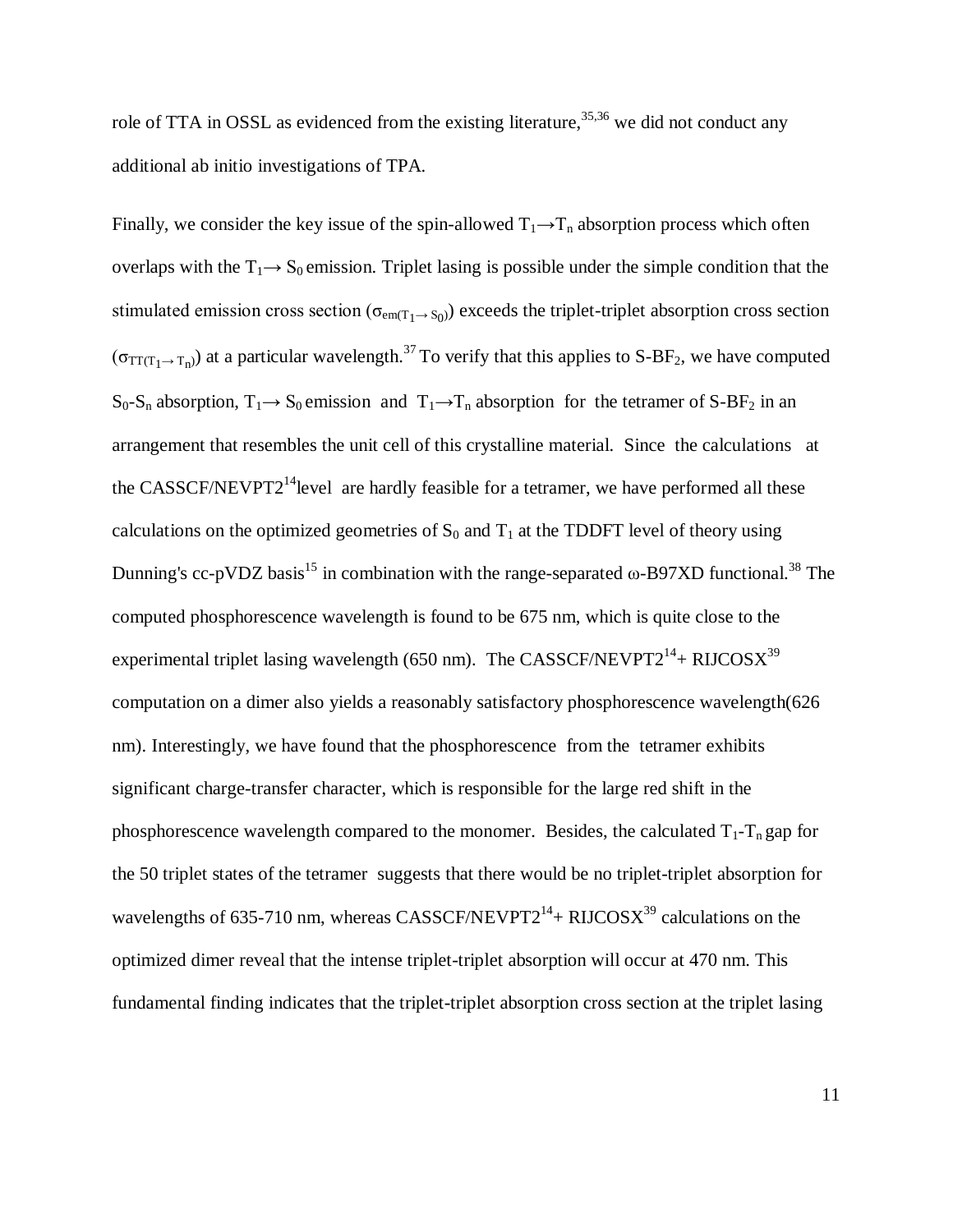wavelength will be practically zero, providing decisive evidence that large  $T_1$ -S<sub>0</sub> emission cross section from  $S-BF_2$ can be achieved.



Figure4. Optimized geometry of the tetramer of S-BF<sub>2</sub> and the computed wavelength of different absorption and emission processes. The four levels involved in the lasing mechanism are  $S_0-S_2$ - $S_1-T_1$ . The vertical lines with a cross(red) indicated the non-existence of 0-1 or other vibronic components of the emission.

In summary, we have presented a molecular mechanism for the origin of triplet lasing from S-BF<sub>2</sub>, effectively delivering the first design principles for the development of new organic solidstate triplet lasing materials. S-BF<sub>2</sub>achieves population inversion between the  $T_1$  and  $S_0$  states, aided by several photo-physical processes. The faster  $k_{\text{ISC}}$  compared to  $k_{\text{rISC}}$  for the  $S_1 \rightarrow T_1$ transition prevents TADF. Moreover,  $k_{\text{ISC}}$  for  $S_1 \rightarrow T_1$  is much larger than the non-radiative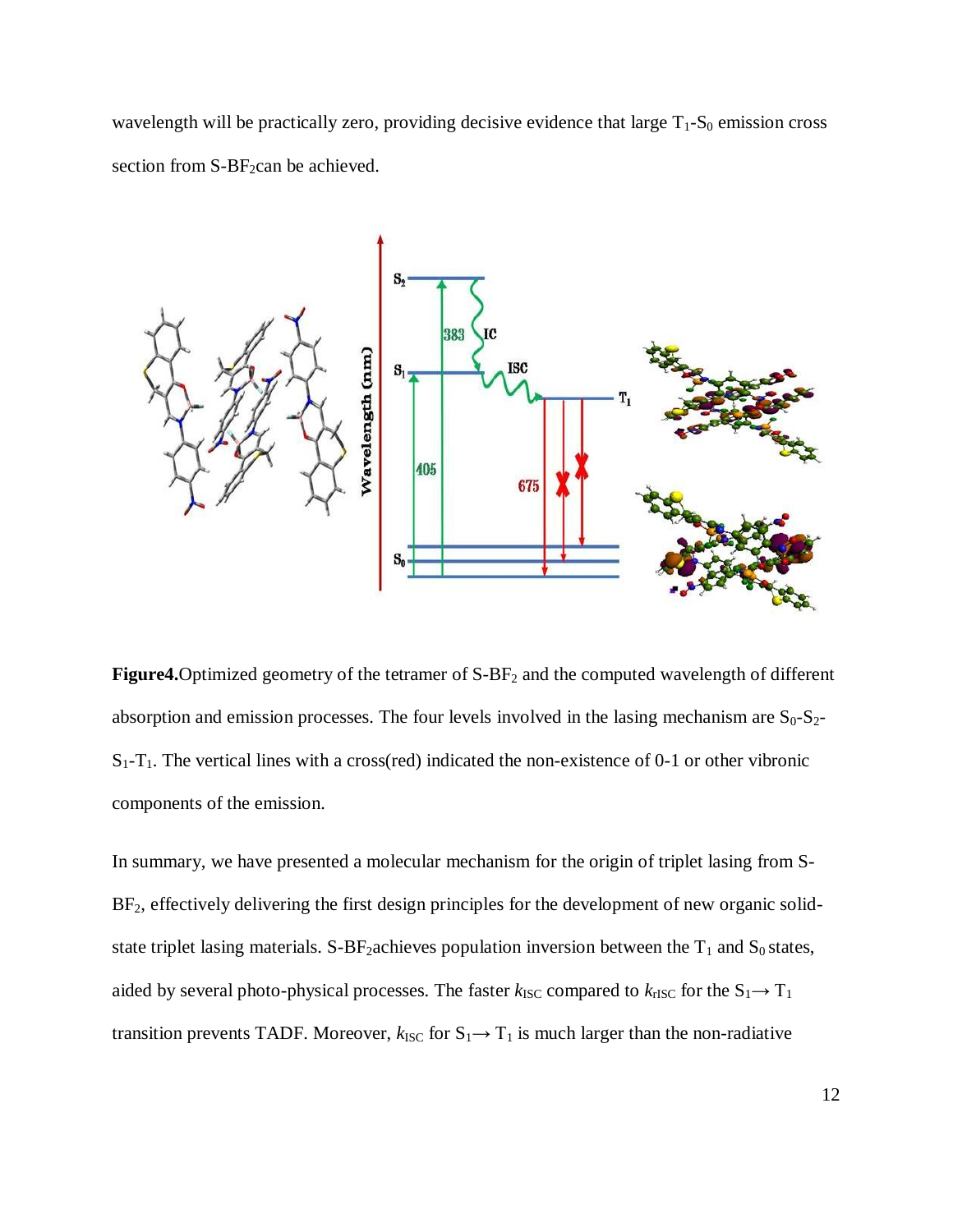decay rate of  $T_1$ -S<sub>0</sub>. Furthermore, whereas the moderate lifetime restricts TTA of the triplet excitons, poor vibronic coupling ensures coherent emission from the  $T_1$  state. The large separation of the  $T_1 \rightarrow T_n$  absorption and  $T_1$ -S<sub>0</sub> emission spectra indicates that intense stimulated emission is very likely from S-BF2. Finally, the fine tuning of the above factors garnered together can be used to probe the possible triplet lasing property of a molecule.

## ASSOCIATED CONTENT

## **Supporting Information**.

The Supporting information is available free of charge.

(1) Computational details. (2) Co-ordinates of the optimized geometries of  $S-BF_2$ . (3) Structural parameters. (4) Estimation of Franck-Condon (FC) integrals. (5) Calculation of the rate constant forS<sub>1</sub>→T<sub>1</sub> and S<sub>1</sub>→T<sub>2</sub> intersystem crossing (ISC) [ $k_{\text{ISC}}$ ]. (6) Expression for the radiative rate constant  $(k_r)$  for the T<sub>1</sub>→S<sub>0</sub> electronic transitions.7) Optimized coordinates of the ground state singlet and triplet of the tetramer of  $S-BF_2$ .(PDF)

#### AUTHOR INFORMATION

#### **Notes**

The authors declare no competing financial interests.

## ACKNOWLEDGMENT

L.P. thanks the Council of Scientific and Industrial Research (CSIR) for granting her the Senior Research Fellowship.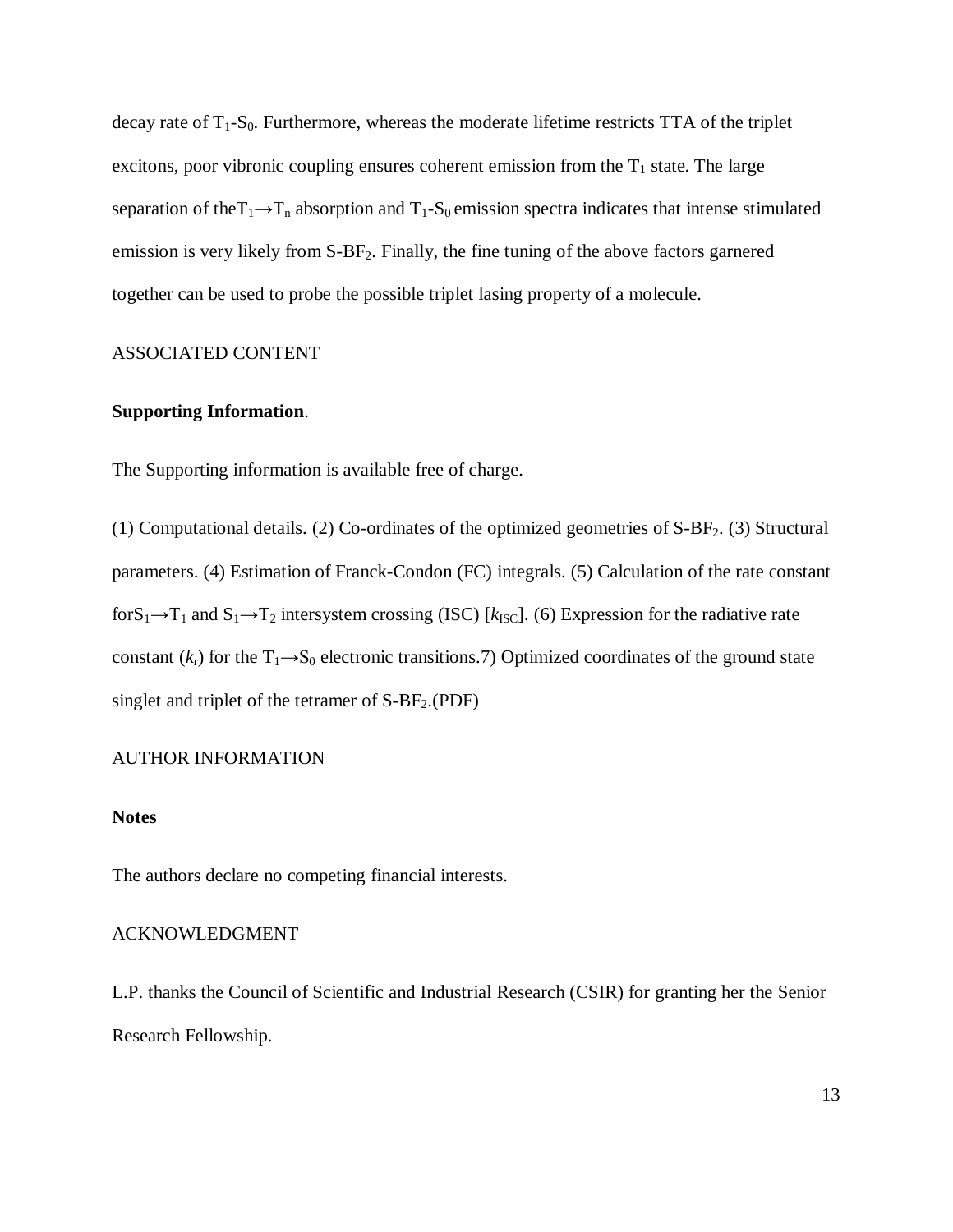#### **REFERENCES**

- (1) Wohlgenannt, M.; Tandon, K.; Mazumdar, S.; Ramasesha, S; Vardeny, Z. V. Formation Cross-Sections of Singlet and Triplet Excitons in π-Conjugated Ploymers. *Nature***2001**, *409*, 494-497.
- (2) Bakulin, A. A.; Rao, A.; Pavelyev, V. G.; van Loosdrecht, P. H.; Pshenichnikov, M. S.; Niedzialek, D.; Cornil, J.; Beljonne, D.; Friend, R. H. The Role of Driving Energy and Delocalized States for Charge Separation in Organic Semiconductors. *Science***2012**, *335*, 1340-1344.
- (3) Xing, G.; Mathews, N.; Sun, S.; Lim, S. S.; Lam, Y. M.; Grätzel, M.; Mhaisalkar, S.; Sum, T. C. Long-Range Balanced Electron and Hole-Transport Lengths in Organic-Inorganic CH3NH3PbI3. *Science***2013**, *342*, 344-347.
- (4) Hill, M. T.; Gather, M. C. Advances in Small Lasers. *Nat. Photonics***2014**, *8*, 908-918.
- (5) Yu, Z.; Wu, Y.; Liao, Q.; Zhang, H.; Bai, S.; Li, H.; Xu, Z.; Sun, C.; Wang, X.; Yao, J.; Fu, H. Self-Assembled Microdisk Lasers of Perylenediimides. *J. Am. Chem. Soc.* **2015**, *137*, 15105-15111.
- (6) Yu, Z.; Wu, Y.; Xiao, L.; Chen, J.; Liao, Q.; Yao, J.; Fu, H. Organic Phosphorescence Nanowire Lasers. *J. Am. Chem. Soc.* **2017**, *139*, 6376-6381.
- (7) Grivas, C.; Pollnau, M. Organic Solid-State Integrated Amplifiers and Lasers.*Laser Photoincs Rev.***2012**, *6*, 419-462.
- (8) Vahtras, O.; Ågren, H.; Jørgensen, P.; Jensen, H. J. A.; Helgaker, T.; Olsen, J. Spin-Orbit Coupling Constants in a Multiconfiguration Linear Response Approach. *J. Chem. Phys.***1992**, *96*, 2118-2126.
- (9) Manchon, A.; Koo, H. C.; Nitta, J.; Frolov, S. M.; Duine, R. A. New Perspectives for Rashba Spin-Orbit Coupling. *Nat. Mater.* **2015**, *14*, 871-882.
- (10) Birks, J. B. *Photophysics of Aromatic Molecules*; Wiley-Interscience: New York, 1970.
- (11) Smith, M. B.; Michl, J. Singlet Fission. *Chem. Rev.* **2010**, *110*, 6891-6936.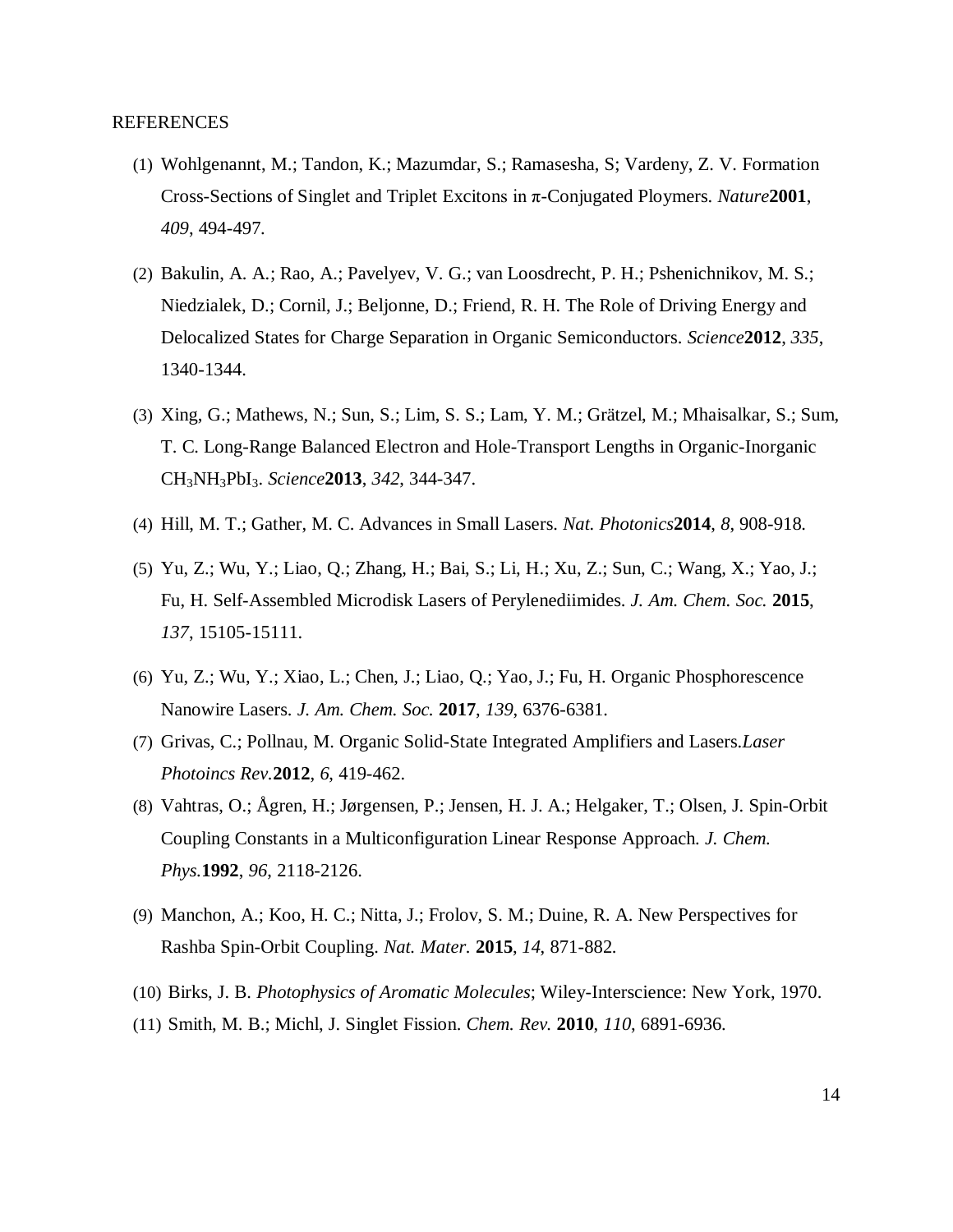- (12) Zhao, Y. S.; Fu, H.; Peng, A.; Ma, Y.; Liao, Q.; Yao, J. Construction and Optoelectronic Properties of Organic One-Dimensional Nanostructures. *Acc. Chem. Res.* **2010**, *43*, 409- 418.
- (13) Furche, F.; Ahlrichs, R. Adiabatic Time-Dependent Density Functional Methods for Excited State Properties. *J. Chem. Phys.* **2002**, *117*, 7433-7447.
- (14) Angeli, C.; Cimiraglia, R.; Evangelisti, S.; Leininger, T.; Malrieu, J. P. Introduction of N-Electron Valence States for Multireference Perturbation Theory. *J. Chem. Phys.* **2001**, *114(23)*, 10252-10264.
- (15) Dunning, T. H. J. Gaussian Basis Sets for Use in Correlated Molecular Calculations. I. The Atoms Boron Through Neon and Hydrogen. *Chem. Phys.* **1989**, *90*, 1007-1023.
- (16) Berning, A.; Schweizer, M.; Werner, H. J.; Knowles, P. J.; Palmieri, P. Spin-Orbit Matrix Elements for Internally Contracted Multireference Configuration Interaction Wavefunctions. *Mol. Phys.* **2000**, *98(21)*, 1823-1833.
- (17) Tomasi, J.; Mennucci, B.; Cammi, R. Quantum Mechanical Continuum Solvation Models. *Chem. Rev.* **2005**, *105*, 2999-3094.
- (18) Kleinschmidt, M.; Wüllen, C. V.; Marian, C. M. Intersystem-Crossing and Phosphorescence Rates in fac-Ir $^{III}$ (ppy)<sub>3</sub>: A Theoretical Study Involving Multi-Reference Configuration Interaction Wavefunctions. *J. Chem. Phys.* **2015**, *142*, 94301-94316.
- (19) Marian, C. M. Spin-Orbit Coupling and Intersystem Crossing in Molecules. *WIREsComput. Mol. Sci.***2012**, *2*, 187-203.
- (20) Paul, L.; Chakrabarti, S.; Ruud, K.; Origin of Dual-Peak Phosphorescence and Ultralong Lifetime of 4,6-Diethoxy-2-carbazolyl-1,3,5-triazine. *J. Phys. Chem. Lett.***2017**, *8*, 1253- 1258.
- (21) Baryshnikov, G.; Minaev, B.; Ågren, H. Theory and Calculation of the Phosphorescence Phenomenon. *Chem. Rev.* **2017**, *117*, 6500-6537.
- (22) Minaev, B.; Baryshnikov, G.; Ågren, H. Principles of Phosphorescent Organic Light Emitting Devices. *Phys. Chem. Chem. Phys.* **2014**, *16*, 1719-1758.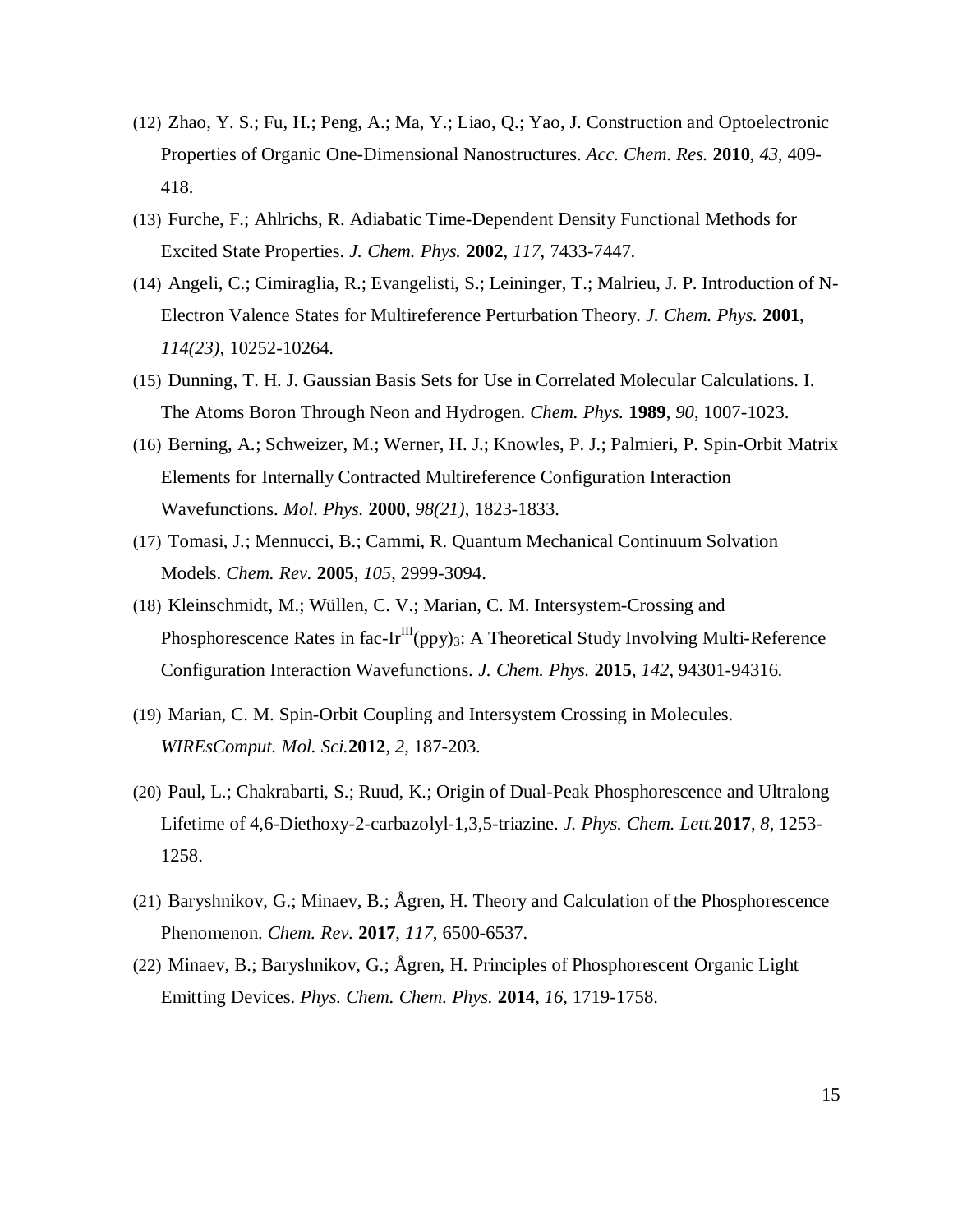- (23) Brédas, J. L.; Beljonne, D.; Coropceanu, V.; Cornil, J. Charge-Transfer and Energy-Transfer Processes in Pi-Conjugated Oligomers and Polymers: A Molecular Picture. *Chem. Rev.* **2004**, *104*, 4971-5003.
- (24) Tong, G. S. M.; Chan, K. T.; Chang, X.; Che, C. Theoretical Studies on the Photophysical Properties of Luminescent PinserGold(III) Arylacetylide Complexes: The Role of π-Conjugation at the C-Deprotonated [C^N^C] Ligand. *Chem. Sci.* **2015**, *6*, 3026- 3037.
- (25) Jong, M. D.; Seijo, L.; Meijerink, A.; Rabouw, F. T. Resolving the Ambiguity in the Relation between Stokes Shift and Huang-Rhys Parameter. *Phys. Chem. Chem. Phys.*  **2015**, *17*, 16959-16969.
- (26) Chen, T.; Zheng, L.; Yuan, J.; An, Z.; Chen, R.; Tao, Y.; Li, H.; Xie, X.; Huang, W. Understanding the Control of Singlet-Triplet Splitting for Organic Exciton Manipulating: A Combined Theoretical and Experimental Approach. *Sci. Rep.* **2015**, *5*, 10923-10934.
- (27) Parker, C. A.; Hatchard, C. G. Triplet-Singlet Emission in Fluid Solutions. Phosphorescence of Eosin. *Trans.Faraday Soc.* **1961**, *57*, 1894-1904.
- (28) Gibson, J.; Monkman, A. P.; Penfold, T. J. The Importance of Vibronic Coupling for Efficient Reverse Intersystem Crossing in Thermally Activated Delayed Fluorescence Molecules. *ChemPhysChem***2016**, *17*, 2956-2961.
- (29) Younker, J. M.; Dobbs, K. D. Correlating Experimental Photophysical Properties of Iridium(III) Complexes to Spin-Orbit Coupled TDDFT Predictions. *J. Phys. Chem. C***2013**, *117*, 25714-25723.
- (30) Mori, K.; Goumans, T. P. M.; Lenthe, E. V.; Wang, F. Predicting Phosphorescent Lifetimes and Zero-Field Splitting of Organometallic Complexes with Time-Dependent Density Functional Theory Including Spin-Orbit Coupling. *Phys. Chem. Chem. Phys.***2014**, *16*, 14523-14530.
- (31) Mei, J.; Leung N.L.C.; Kwok, R.T.K.; Lam, J.W.Y.; Tang, B.Z. Aggregation-Induced Emission: Together We Shine, United We Soar! *Chem. Rev.***2015**, *115*, 11718-11940.